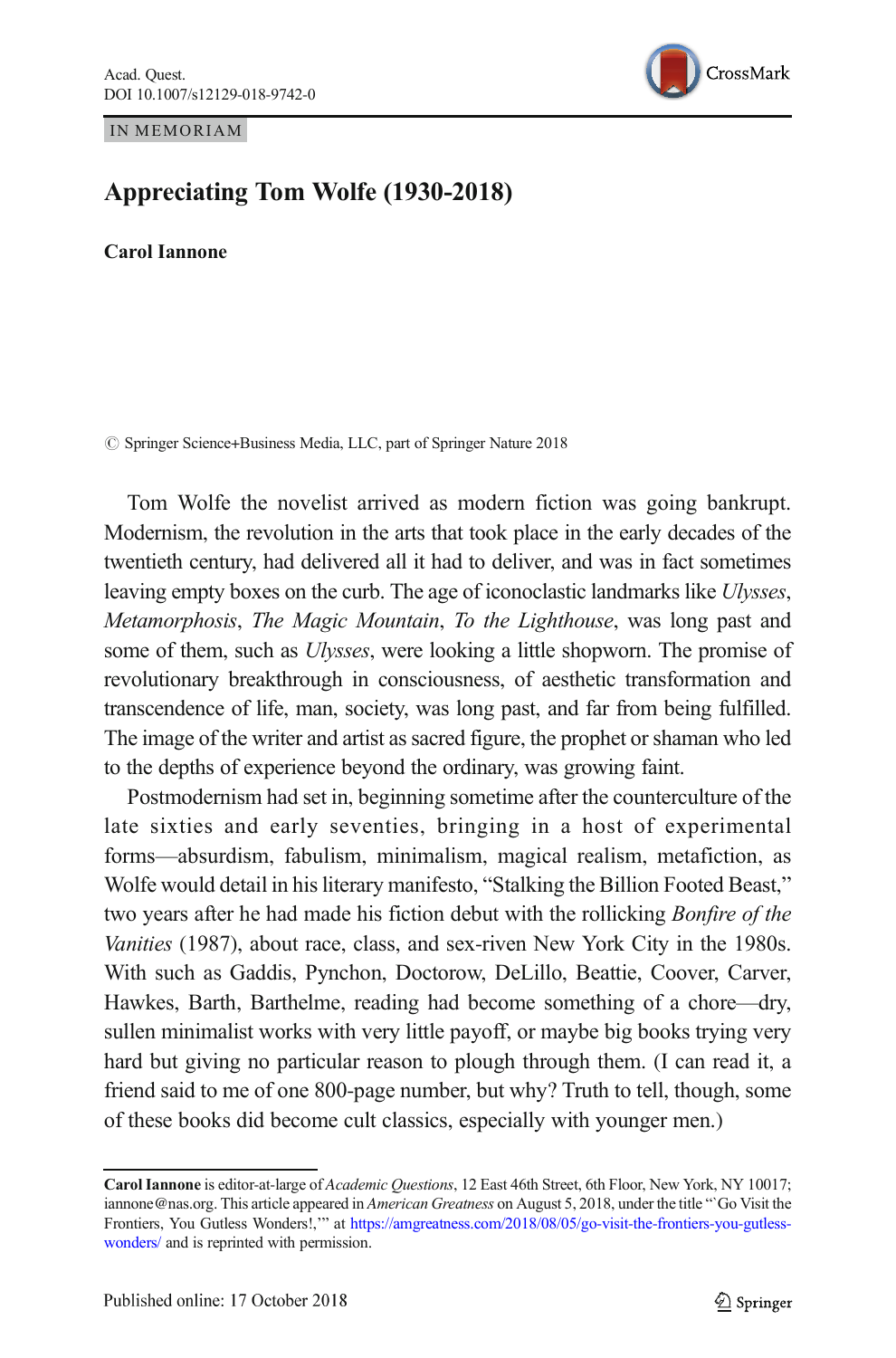Poetry too, had long gone from the expansive, soul shattering visions of the likes of T.S. Eliot, Robert Frost, and William Butler Yeats, who took on important themes and managed to make their own peculiar angle of vision large enough for others to enter. Later poets turned increasingly inward to explorations of the self and subjective experience. We went from hearing vigor in language and haunting lines to increasingly hermetic utterances that escaped any kind of recall. (A reading by John Ashbery that I attended almost finished poetry for me.)

In the other arts too, we were long past the exciting forays of the early modern period–Picasso, Matisse, Chagall, Brancusi. Art lovers were left trying to squeeze rapture out of such specimens as Andre Serrano's "Piss Christ," Richard Serra's gigantic, rusty "Tilted Arc," and Judy Chicago's "Dinner Party," consisting of large dinner plates delicately painted to represent the private parts of famous women, reverently displayed around a large dining room table. As for music, the Stravinskys and Coplands were no more, and one was always wary of having some frightful contemporary piece sprung on one, usually before the intermission at a concert, with the possibility of escape foreclosed.

It's not that everything postmodern was bad, and not that there weren't sometimes interesting and lively works, *Grendel* (1971), for example, by John Gardner, who issued his own literary protest manifesto, On Moral Fiction (1978); or John Updike's "Scarlet Letter trilogy" (1975-1988); or Toni Morrison's *Song of Solomon* (1977)), but on the whole things were seeming rather tiresome, aimless, pointless.

Wolfe had already knocked contemporary art and its pretensions off its pedestal in The Painted Word (1975), and thanks to From Bauhaus to Our House (1981), we finally understood what had led to the unfortunate cascade of glass boxes on Manhattan's Sixth Avenue. Then our ever-dissenting white-suited Southern gentleman came up with his new-old idea in Bonfire—back to the future with unvarnished realism in fiction. Instead of shattering limits and erasing boundaries, Wolfe recommended acknowledging the boundaries and presenting what lies within them with minute faithfulness, turning back to the literary techniques of nineteenth century writers such as Dickens and Zola, with their broad social canvas, numerous characters from varied levels of society, and multiple plots and subplots.

Bonfire centered around Wall Street bond trader Sherman McCoy, who starts out as a "master of the universe," with his million dollar a year salary and fancy three million dollar Park Avenue co-op. Driving into the city from the airport, Sherman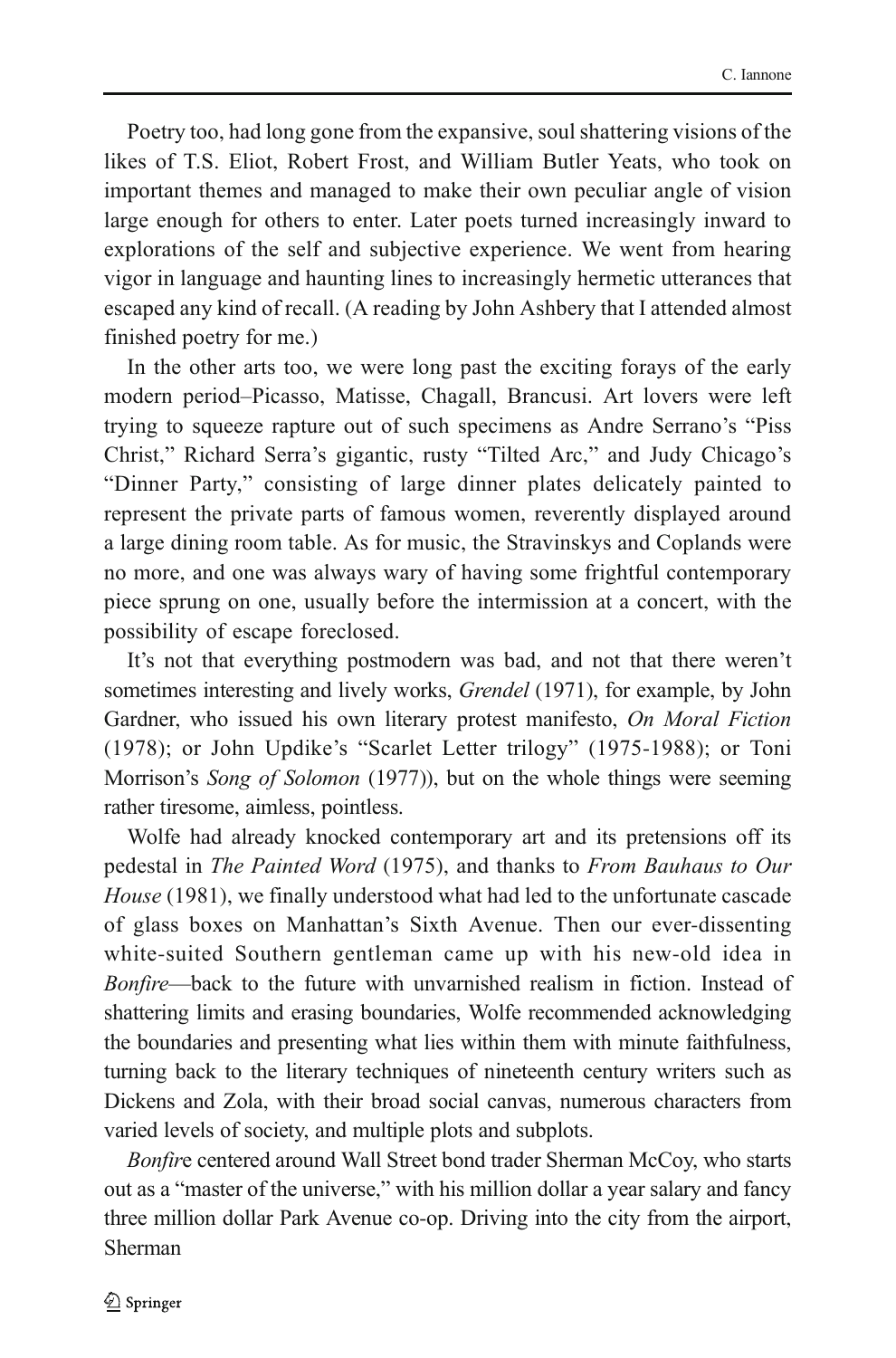could see the island of Manhattan off to the left. The towers were jammed together so tightly, he could feel the mass and stupendous weight. Just think of the millions, from all over the globe, who yearned to be on that island, in those towers, in those narrow streets! There it was, the Rome, the Paris, the London of the twentieth century, the city of ambition, the dense magnetic rock, the irresistible destination of all those who insist on being where things are happening–and he was among the victors!

Not for long, however. As he glides with his married mistress into Manhattan in his Mercedes, the also-married Sherman misses the exit ramp and winds up in the South Bronx. In the ensuing confusion, his mistress takes the wheel and accidentally hits a black teenager. This is built into a huge racial incident, with Sherman as the accused, thanks to a totally unprincipled media and a black hustler-pastor named Reverend Bacon (a character who turned up in real life a few months after Bonfire's publication in the person of the Reverend Al Sharpton). For Wolfe, we were way past the principled, high minded, colorblind idealism of the civil rights movement. Blacks were not just victims of a racist society, but capable of a full range of human action, including mayhem and race-baiting. And some, like the poor black teenager, actually are victims, of other blacks as well as of whites.

Here Wolfe's earlier writing as a journalist turned out to be excellent training–describing, for example, the glittering gathering for the Black Panthers given by conductor/composer Leonard Bernstein in his sumptuous Park Avenue apartment in "Radical Chic (1970)," and then working as a New Journalist in the so-called non-fiction novel. Reality as it was unfolding was a hundred times more interesting than the wanderings and meanderings and self-absorption of even so prodigiously gifted a wordsmith as Philip Roth, and Wolfe's effort was to make his prose reflect the thrill and chill of that reality.

Actually, it was Roth who gave Wolfe his cue toward realism in fiction, albeit inadvertently. Reality is too great for the novelist today, Roth had declared as far back as 1961. "The actuality is continually outdoing your talents," he asserted, "and the culture tosses up figures daily that are the envy of any novelist." American life a decade or two after World War II had moved beyond the capacities of the realistic novel, Roth maintained; it had become chaotic, random, absurd. Realistic fiction continued to be created, but was losing prestige (Faulkner and Hemingway were gone; think, maybe, John O'Hara and James Jones). Thanks to Roth, as Wolfe saw it, a generation of young talented writers averted their eyes from the outward scene and turned inward, toward preoccupation with words and form and showing off in the act of writing itself.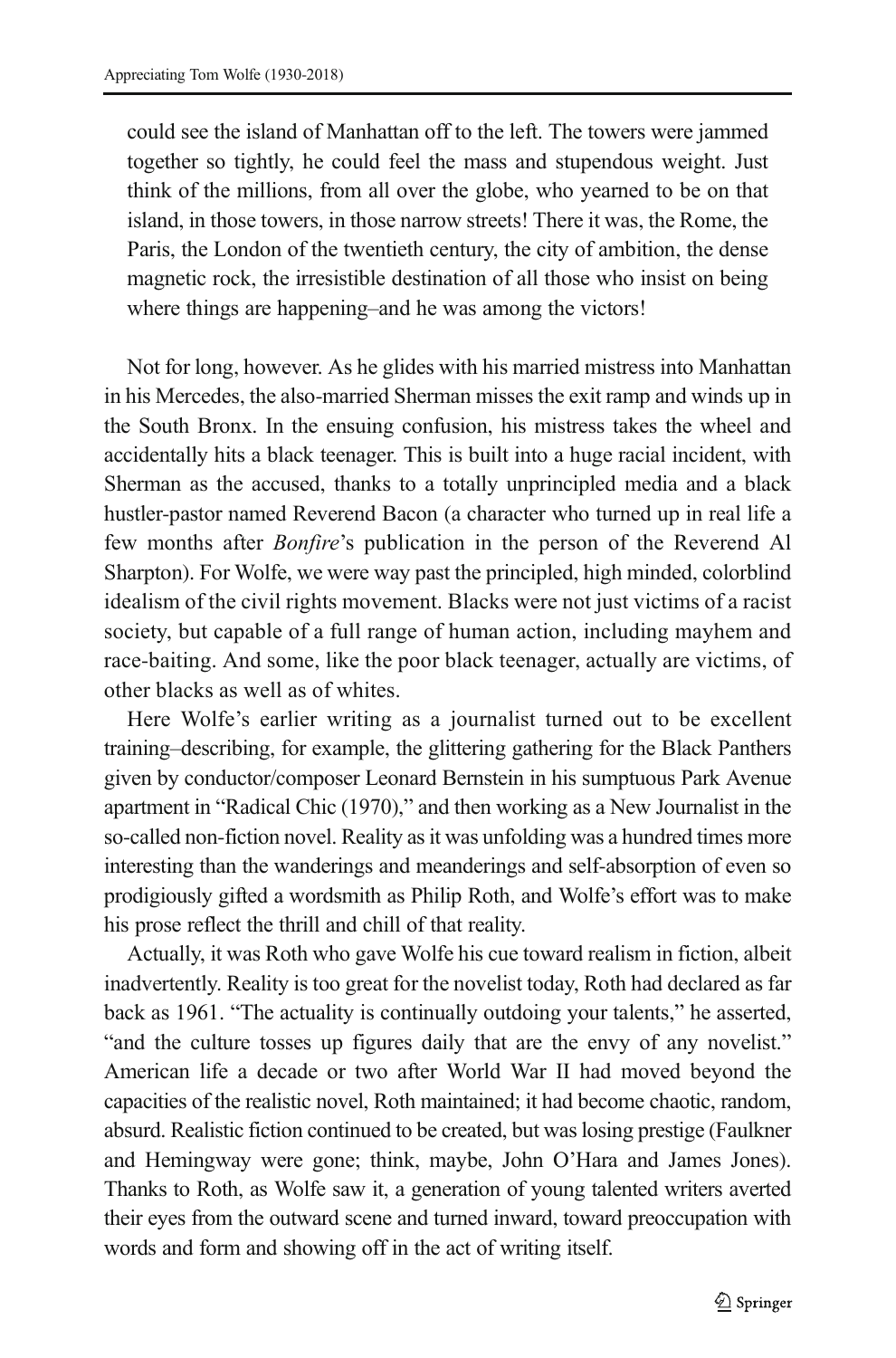Yes, the news was outpacing the imagination of the novelist. "But a generation of American writers has drawn precisely the wrong conclusion from that perfectly valid observation," wrote Wolfe. "The answer is not to leave the rude beast, the material, also known as the life around us, to the journalists but to do what journalists do, or are supposed to do, which is to wrestle the [billion footed] beast and bring it to terms."

And then perhaps Roth, who like Wolfe passed away in May, took a cue from Wolfe in turn, laying off the literary self-stimulation and focusing on the more objective reality of what the counterculture had done to American life and American youth, in *American Pastoral* (1997), for example.

Bonfire was so raw and truthful it was electrifying. It broke through the pieties of political correctness before political correctness in its contemporary sense even fully had that name. By contrast, it almost seemed that all that postmodern experimentation had been more or less an effort at obfuscation, holding back a vigorous confrontation with the realities of contemporary life. Wolfe took it on directly. As he explains in "Stalking":

New York and practically every other large city in the United States are undergoing a profound change. The fourth great wave of immigrants—this one from Asia, North Africa, Latin America, and the Caribbean—is now pouring in. Within ten years political power in most major American cities will have passed to the nonwhite majorities. Does that render these cities incomprehensible, fragmented beyond the grasp of all logic, absurd, meaningless to gaze upon in a literary sense? Not in my opinion. It merely makes the task of the writer more difficult if he wants to know what truly presses upon the heart of the individual, white or nonwhite, living in the metropolis in the last decade of the twentieth century.

Wolfe may have gotten a little ahead of reality with that prediction of power passing to nonwhite majorities in American cities by the turn of the century, although in some cases this has come to pass, and in general the thrust of his words has turned out to be all too true. The bulk of the novel shows Sherman being systematically divested of what would in our time come to be designated his "white male privilege."

Wolfe had taken on what had become a taboo subject, more taboo, possibly, even than race itself, since it grafted onto that subject too—namely, the new wave of immigration that eventually followed the 1965 Immigration and Nationality Act, and that interacted with and exacerbated America's native race problem and altogether began to change the country. Opportunists of the Left and idealists of